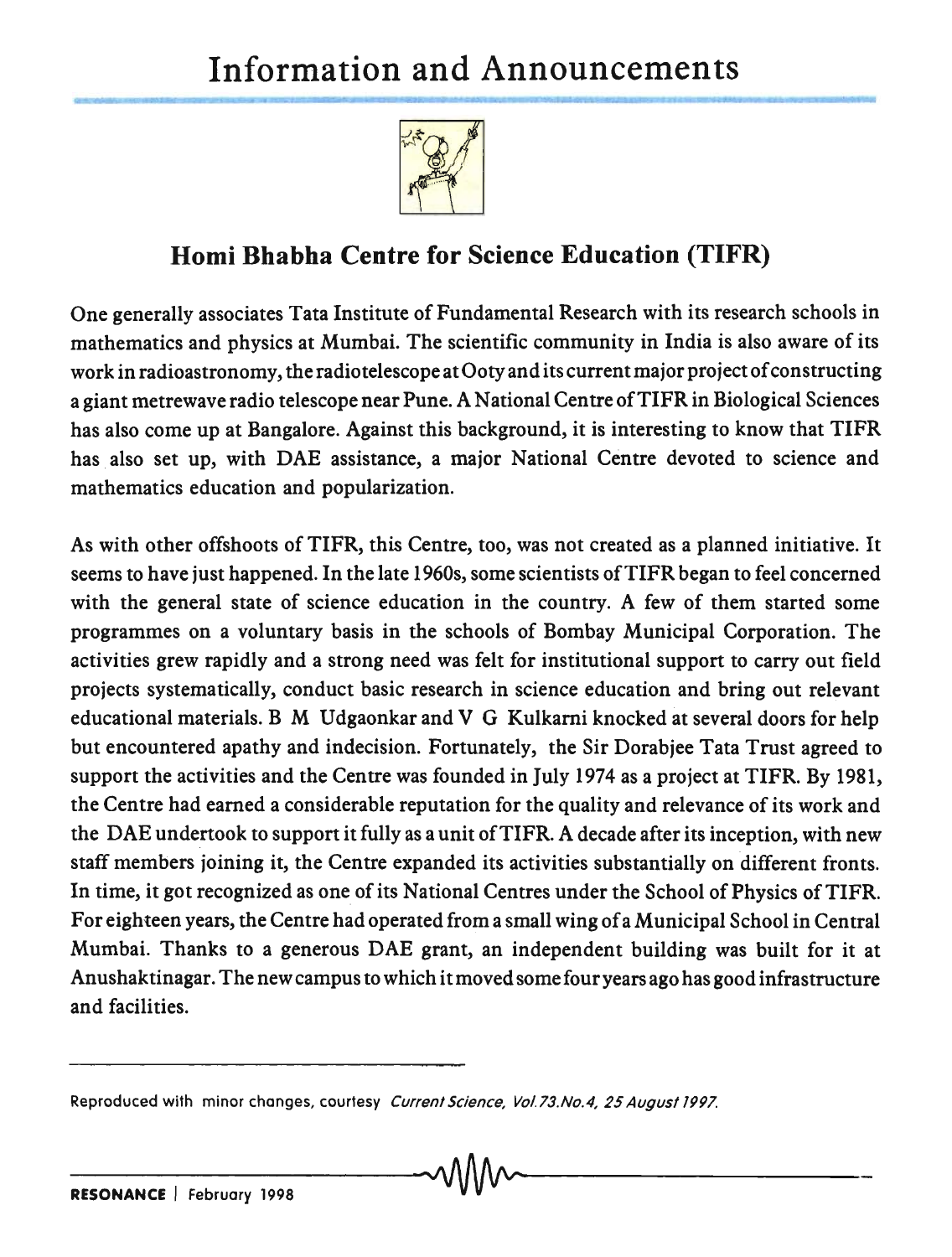What strategies has the Centre adopted to make meaningful contributions to the difficult enterprise of science and mathematics education in India? Udgaonkar explains that from its inception the Centre decided to work at the school tier of education and focus on the remedial education of socio-economically disadvantaged students. In parallel with its work on municipal school children in Mumbai, it took up a project of improvement of middle school science teaching in the rural area around Khiroda in Maharashtra. The project involved orientation of teachers over a period of three years, extended school visits and monthly follow-up meetings. A low-cost laboratory kit was developed that continued to be evolved and used in the Centre's elementary school programmes since then.

Two among the several action research projects initiated by the Centre's founder Director (V G Kulkarni) in the 1980s are especially noteworthy. In one, linguistically simplified versions of middle school textbooks were prepared and tested on a large sample of municipal school children. The study apparently showed that a simple inexpensive step of using simplified language in the textbook (with no other reforms or changes in the curriculum) leads to a considerable improvement. Students perform better, teacher-pupil interaction improves and, most importantly, the differential in performance of students from different socioeconomic strata decreases. In another significant and important experiment lasting about six years (1980-86), the Centre worked on several batches of students from the municipal schools in Mumbai and demonstrated that it was possible to develop inexpensive and specific remedial measures in science and mathematics to improve the scholastic performance of disadvantaged students, not marginally but substantially. Equipped with this confidence, the Centre undertook a number of large-scale collaborative projects with the Government of Maharashtra and with NGOs (Non Governmental Organisations) in different parts of the state. The projects involved teacher orientation or orientation of resource persons who in turn taught teachers. The positive results seen in the earlier pilot scale experiments got considerably diluted, as was to be expected since direct contact with students was not feasible. Yet the Centre gained rich field experience, especially with regard to the possible methodology for transferring its results when operating on a small scale, into the larger educational system. I believe few organizations in the country, (other than Eklavya (in MP) and Kerala Shastra Sahitya Parishad) have such extensive experience of grassroots teaching of science and mathematics. Currently, the Centre is involved in yet another ambitious project that involves orientation of teachers of the network of residential tribal schools (ashram schools) in Maharashtra. Also, the Centre is trying to extend its activities beyond its local state. Its strategy for this purpose is to collaborate with national networks of schools such as those of the Atomic Energy Education Society, Bharatiya Vidya Bhavan, etc. In the past five years, a number of orientation programmes have been carried out as far as in Kalpakkam (Tamil Nadu), Hyderabad, Ravatbhata (Rajasthan),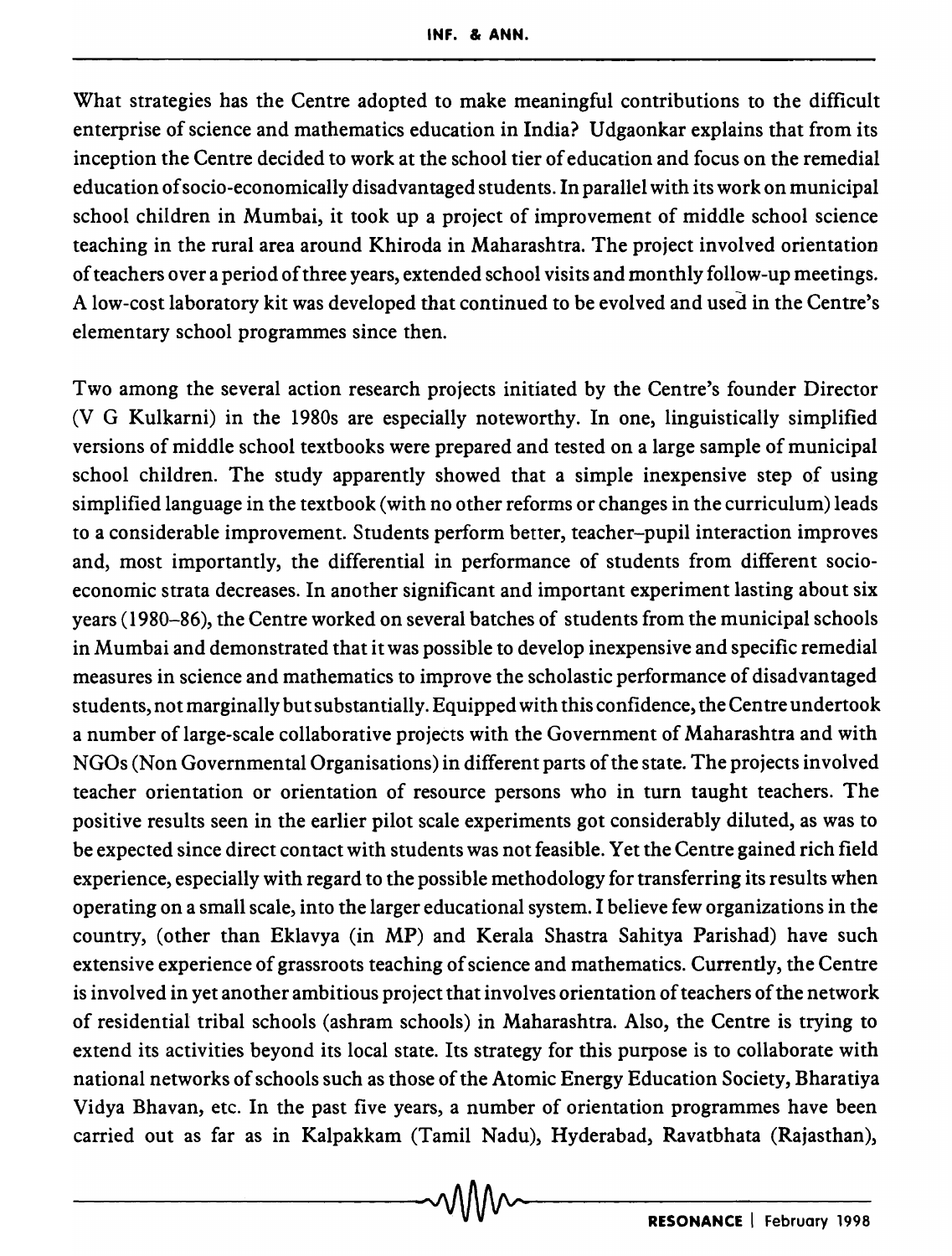Jaduguda (Bihar) and Kodaikanal. The Centre is one of the few organizations in the country which has the wherewithal to carry out quality programmes of teacher orientation in science and mathematics up to senior secondary level.

An important plank of the Centre's activities is the development of remedial and enrichment books. Some of the books (published by the Oxford University Press) have been translated into several Indian languages. The books have not been professionally reviewed, and a major limitation of the effort is the virtual absence of a distribution network, which is the reason why the Centre's work is not known in many places where it should be known. Since mathematics is a major cause of failure and alienation among the disadvantaged, the Centre has taken up remedial mathematics education as one of the thrusts of its activities. Considerable remedial material in mathematics has been produced, though most of this remains to be translated from Marathi to other Indian languages. This effort is being led by a theoretical physicist, H C Pradhan, who, after a Ph D in Nuclear Theory from MIT decided to tum completely to physics and mathematics education.

One important thing about HBCSE, U dgaonkar explains, is that it emphasizes the content of science and mathematics as much as pedagogy. From the beginning, the Centre took care to see that the staff members it recruits are not mere pedagogues, but have reliable competence in their respective disciplines. After a decade of its work at the school level, the Centre decided to extend its activities to senior secondary and introductory college levels, and to bright students also. The current Director of the Centre (Arvind Kumar) who joined it in 1984, with a reputation as an excellent university teacher, initiated this activity in physics. A 'Homi Bhabha Study Circle' was started for motivated college students. The Circle emphasized problem-solving in physics that is sorely absent in normal college education. A large number of problems in senior secondary and undergraduate physics were designed, many of which found their way into the new NCERT textbooks in physics for classes XI and XII. After moving to the new campus in 1992, these efforts have been extended to other disciplines. New laboratories up to junior college level have come up in physics, chemistry and biology, and it is nice to see some of the innovative experiments that have been developed. The Centre has also begun to participate in the mathematical olympiad activities. It organized the International Mathematical Olympiad Training Camp at its premises this year and the last. From this year, the Centre has been assigned a key academic and organizational role in the physics olympiad activities. I was told that the Centre was looking for bright and motivated young mathematicians and physicists (and scientists in other areas too!) to join it and increase its participation in the olympiad activities. Arvind Kumar is excited about this new role the Centre is to play in the promotion of content excellence at a crucial stage of education.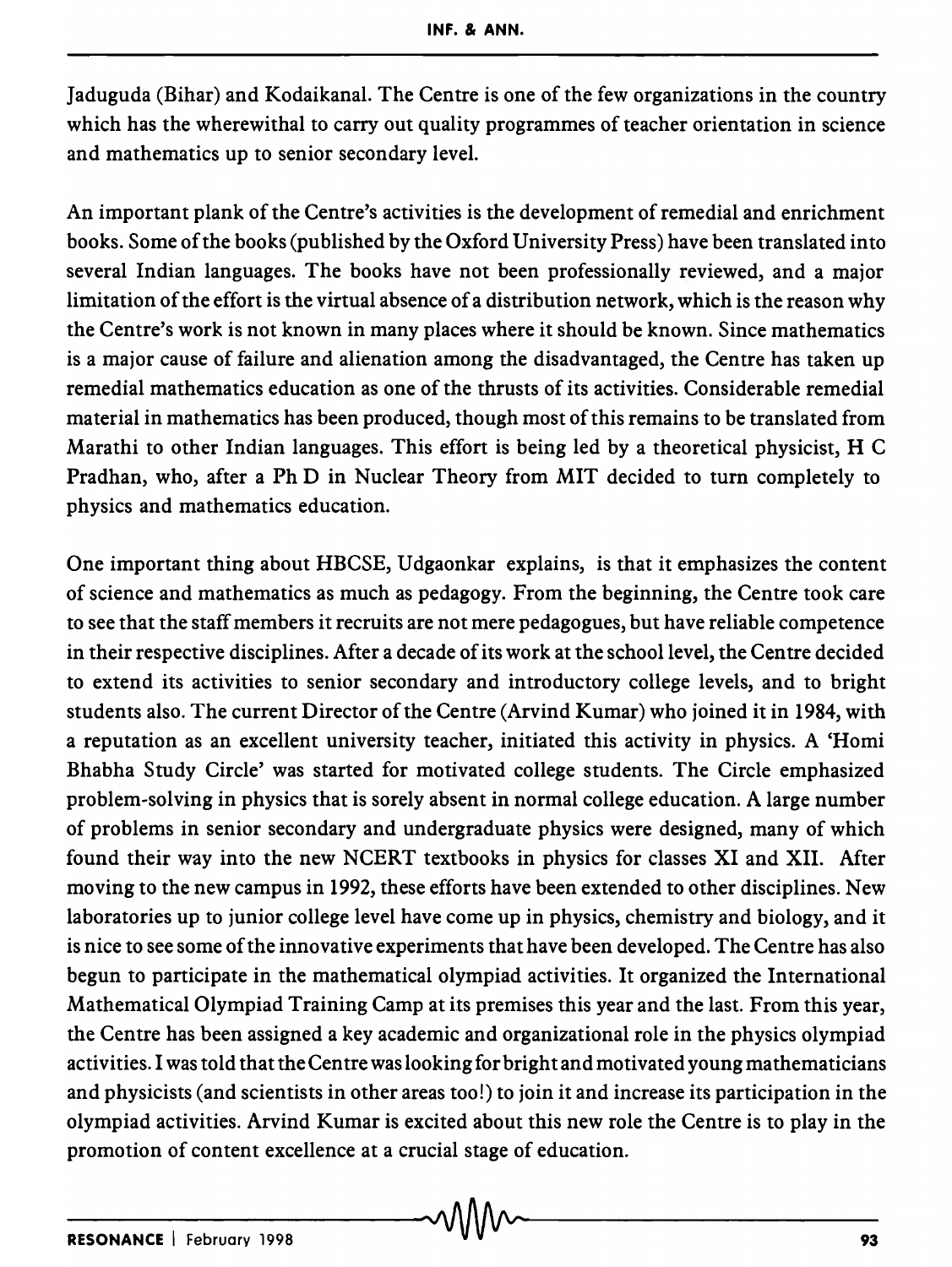A thing unique to the Centre is its interest from its inception in basic research in students' learning processes. This subject, now going by the name 'cognitive science' seems to have become the core intellectual area of the group. A number of staff members with varied backgrounds in psychology, sociology and philosophy are quite excited about this area which is probably pursued only at a few other places in the country. The Centre organized an International Workshop on Cognitive Bases of Learning in 1995 and the proceedings have been brought out by the National Centre for Software Technology. Its staff members have published a considerable amount of research in international journals devoted to this area. The connection of this area with actual practice of education may be somewhat distant but they believe it is essential to develop expertise in this subject for ensuring quality of its work in the long run. On the other side of the coin, various field activities feed into the research in cognitive science.

Most of the activities mentioned above refer to the formal education sector. U dgaonkar says that from the beginning, the Centre had also been interested in popularization of science among the masses. In its early years, the Centre contributed to the *Satellite Instructional Television Programme.* It has also produced a package of easy-to-use folders for basic science literacy for the non-formal education stream. The Centre's staff continue to write expository articles/books on science and mathematics and a number of titles have been brought out over the years. For several years, the Centre operated a question-answer service. Any child could send a query to the Centre and expect to get the answer by post. Still the activity of the Centre on this front appears subcritical. One new direction the Centre has taken pertains to history of science. The Centre has assembled an impressive exhibition on this theme at its premises. In a span of some 32 panels, it summarizes milestones in science from its primitive beginnings to twentieth century science and there are future plans for bringing out a series of books on history of science and audio-visual materials on this theme for large-scale dissemination. This seems a nice idea, but needs a substantial effort to implement.

Where would all these disparate activities converge to, and are they not spreading their efforts too thin? Arvind Kumar shares these fears but said that the Centre was now trying to operate in a mission mode, at least so far as the development of books and materials is concerned. The principal mission was to develop an alternative curriculum - "The Homi Bhabha curriculum" as they like to call it with some pride. One hopes the curriculum justifies the name of one of our greatest physicists. This means developing alternative textbooks and collateral materials in school science and mathematics. The Centre has participated in textbook writing exercises at the national and state levels, but is not completely satisfied with it and wants to develop a pacesetting curriculum of its own, based on its field experience. The work on developing primary